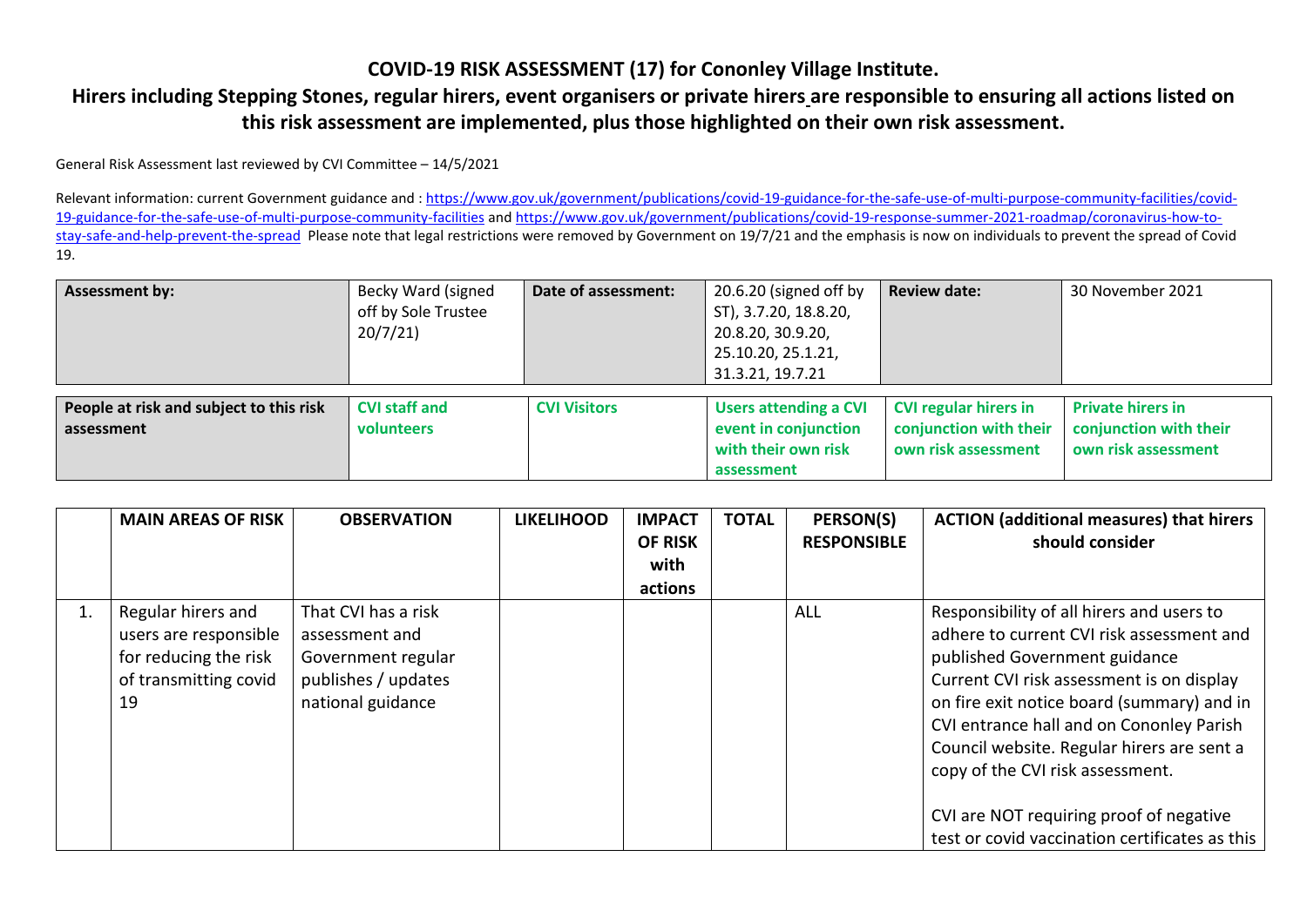| 2. | <b>Stepping Stones</b><br>nursery is responsible                                      | <b>Stepping Stones nursery</b><br>to have a risk                                                                          |  | Stepping<br><b>Stones Nursery</b> | is not enforceable and may restrict access<br>for some people / groups. Individual<br>groups may ask for this.<br>Stepping Stones risk assessment in place,<br>CVIAC to be provided with any updated                                                                                                                                                                                                                                                                                     |
|----|---------------------------------------------------------------------------------------|---------------------------------------------------------------------------------------------------------------------------|--|-----------------------------------|------------------------------------------------------------------------------------------------------------------------------------------------------------------------------------------------------------------------------------------------------------------------------------------------------------------------------------------------------------------------------------------------------------------------------------------------------------------------------------------|
|    | for managing the risk<br>to Stepping Stones<br>staff, parents, carers<br>and children | assessment and<br>procedures to address<br>this.                                                                          |  |                                   | version                                                                                                                                                                                                                                                                                                                                                                                                                                                                                  |
| 3. | Regular hirers are<br>responsible for<br>managing the risk to<br>their users          | Legal restrictions<br>removed on 19/7/21 but<br>Government and CVI<br>aware that covid 19<br>remains in the<br>community. |  | Regular hirer                     | Regular hirers and users adhere to CVI risk<br>assessment<br>Each hirer or event organiser must take<br>account of relevant / current Government<br>guidance / guidance from professional<br>body (if appropriate) and is responsible for<br>compliance<br>Covid 19 secure poster provided by CVI to<br>hirers to distribute to users. This poster is<br>on display on front door of CVI.<br>Regular hirers should have a customised<br>risk assessment and CVI may asked for a<br>copy. |
| 4. | Private hirers are<br>responsible for<br>managing the risk to<br>their users          | Legal restrictions<br>removed on 19/7/21 but<br>Government and CVI<br>aware that covid 19<br>remains in the<br>community. |  | Private hirer                     | Private hirers sign and conform to Hire<br>agreement with specific criteria relating to<br>Covid 19 and points on Covid 19 secure<br>poster<br>Hirer takes responsibility for organising<br>the event in a format which minimises the<br>risk of spread of covid 19. Private hirers<br>should complete a customised risk<br>assessment on the hire form.                                                                                                                                 |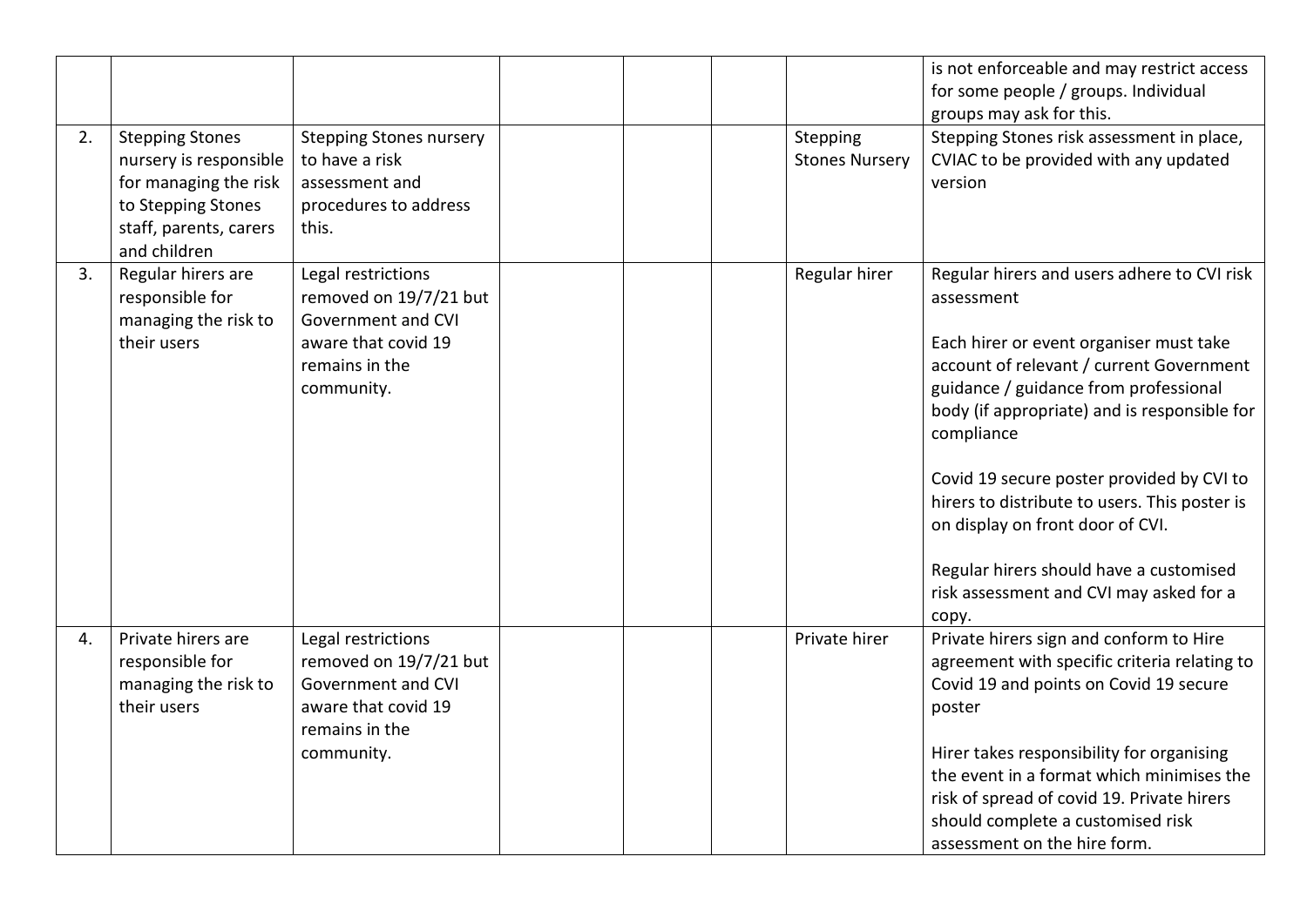| 5. | Minimise contact<br>with individuals who<br>are unwell.                                                                                                                                | CVI caretaker,<br>volunteers, visitors,<br>regular hirers, users and<br>workpeople should not<br>visit or enter CVI if<br>symptomatic or required<br>to self isolate. Aware we<br>are now allowing greater<br>use of the building.                  | $\overline{2}$ | $\overline{2}$ | $\overline{4}$ | <b>ALL</b>                       | Only those who are symptom-free, have<br>tested negative or have completed the<br>required isolation period can enter the<br>building.<br>Information poster on front door<br>Anyone developing symptoms should go<br>home immediately, take relevant PCR test<br>and report to NHS Track and Trace if<br>positive.                                                                                                                                                                                                                                                                    |
|----|----------------------------------------------------------------------------------------------------------------------------------------------------------------------------------------|-----------------------------------------------------------------------------------------------------------------------------------------------------------------------------------------------------------------------------------------------------|----------------|----------------|----------------|----------------------------------|----------------------------------------------------------------------------------------------------------------------------------------------------------------------------------------------------------------------------------------------------------------------------------------------------------------------------------------------------------------------------------------------------------------------------------------------------------------------------------------------------------------------------------------------------------------------------------------|
| 6. | For regular hirers,<br>visitors, CVI events<br>and private parties<br>ensure that sensible<br>precautions are in<br>place to reduce the<br>risk of transmission<br>of covid infection. | That there are no legal<br>requirements to socially<br>distance (2m rule), wear<br>face coverings, or use<br>QR codes but<br>Government<br>recommends use of<br>precautionary approach.<br>Minimise contact with<br>other groups in the<br>building | $\overline{2}$ | $\overline{2}$ | $\overline{4}$ | <b>EVENT</b><br><b>ORGANISER</b> | Wearing of face masks is not mandatory<br>but CVI will encourage it when people are<br>mixing with larger groups of people they<br>do not normally come into contact with.<br>Individuals are encouraged to wear them<br>and groups can ask individuals to wear<br>them.<br>Hires / users are encouraged to ventilate<br>the room / building when in use<br>Hand sanitising to be encouraged to<br>reduce the risk of covid and other<br>respiratory infections.<br>Wherever possible to avoid using the<br>kitchen if nursery are in situ.<br>Relevant posters and advice at entrance |
| 7. | Encourage personal<br>hygiene is<br>maintained within<br>building.                                                                                                                     | Clean hands regularly.<br>Respiratory hygiene                                                                                                                                                                                                       | $\overline{2}$ | $\overline{2}$ | 4              | <b>ALL</b>                       | Regular hirers / event organisers<br>responsible for advising users about<br>personal hygiene precautions<br>Encourage use of sanitiser, located at<br>main entry and exit point                                                                                                                                                                                                                                                                                                                                                                                                       |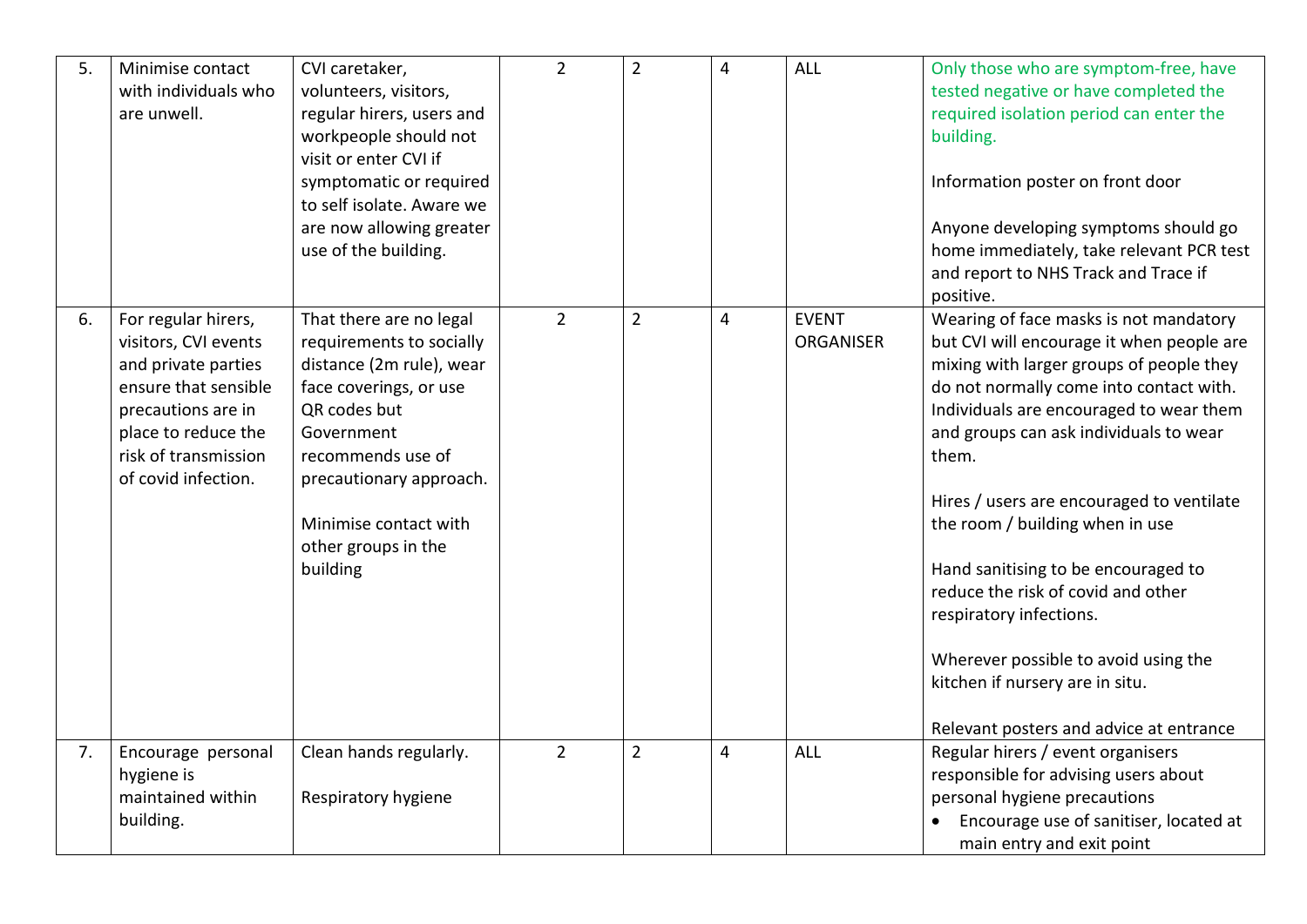|     |                                                                                                                                                               |                                                                                                                                                                                             |              |                |                |            | Running water, soap and paper towels<br>$\bullet$<br>in toilets and kitchens<br>CVI ensure stocks of sanitiser and<br>$\bullet$<br>paper towels are maintained<br>CVI display relevant posters<br>$\bullet$<br>Wearing of facemask is individual<br>choice and is encourage. Event<br>organisers can ask groups to wear<br>them if preferred.<br>Disposable masks are available |
|-----|---------------------------------------------------------------------------------------------------------------------------------------------------------------|---------------------------------------------------------------------------------------------------------------------------------------------------------------------------------------------|--------------|----------------|----------------|------------|---------------------------------------------------------------------------------------------------------------------------------------------------------------------------------------------------------------------------------------------------------------------------------------------------------------------------------------------------------------------------------|
| 8.  | Ensure all high<br>contact surfaces<br>(door handles, hand<br>rails, toilet flush and<br>taps, table tops) are<br>cleaned at end of<br>activity / hire period | Reduce transmission of<br>infections by regular<br>cleaning.                                                                                                                                | $\mathbf{1}$ | $\overline{2}$ | $\overline{2}$ | <b>ALL</b> | Surfaces to be cleaned regularly by<br>$\bullet$<br>Stepping Stones nursery and at end of<br>day<br>Surfaces to be cleaned after regular<br>hirer sessions by hirers<br>Surfaces to be cleaned by private<br>hirers during and after event.<br>Twice weekly clean by caretaker.<br>Cleaning materials provided for hirers<br>Document all cleaning completed (log<br>book)      |
| 9.  | Minimise visitors<br>whilst Nursery<br>operating                                                                                                              | Caretaker, volunteers,<br>trade visitors /<br>contractors are asked<br>NOT to enter the<br>building whilst Nursery<br>is open unless agreed<br>with Nursery manager /<br>appointment basis. | $\mathbf{1}$ | $\overline{2}$ | $\overline{2}$ | <b>ALL</b> | Nursery to manage access to building<br>$\bullet$<br>during nursery open hours including<br>access for regular hirers<br>PC Clerk to arrange post collection<br>with nursery<br>Daytime regular hirers to liaise with<br>$\bullet$<br>nursery regarding access to building<br>during nursery hours and access to<br>WC's and kitchen.                                           |
| 10. | Use of QR codes and<br>retain contacts no<br>longer a legal<br>requirement                                                                                    | <b>Assist NHS Test and</b><br><b>Trace</b>                                                                                                                                                  | $\mathbf{1}$ | $\overline{2}$ | $\overline{2}$ | ALL        | • Ask all users to continue to use QR<br>code<br>Ask all regular hirers / private<br>parties and event organisers to                                                                                                                                                                                                                                                            |